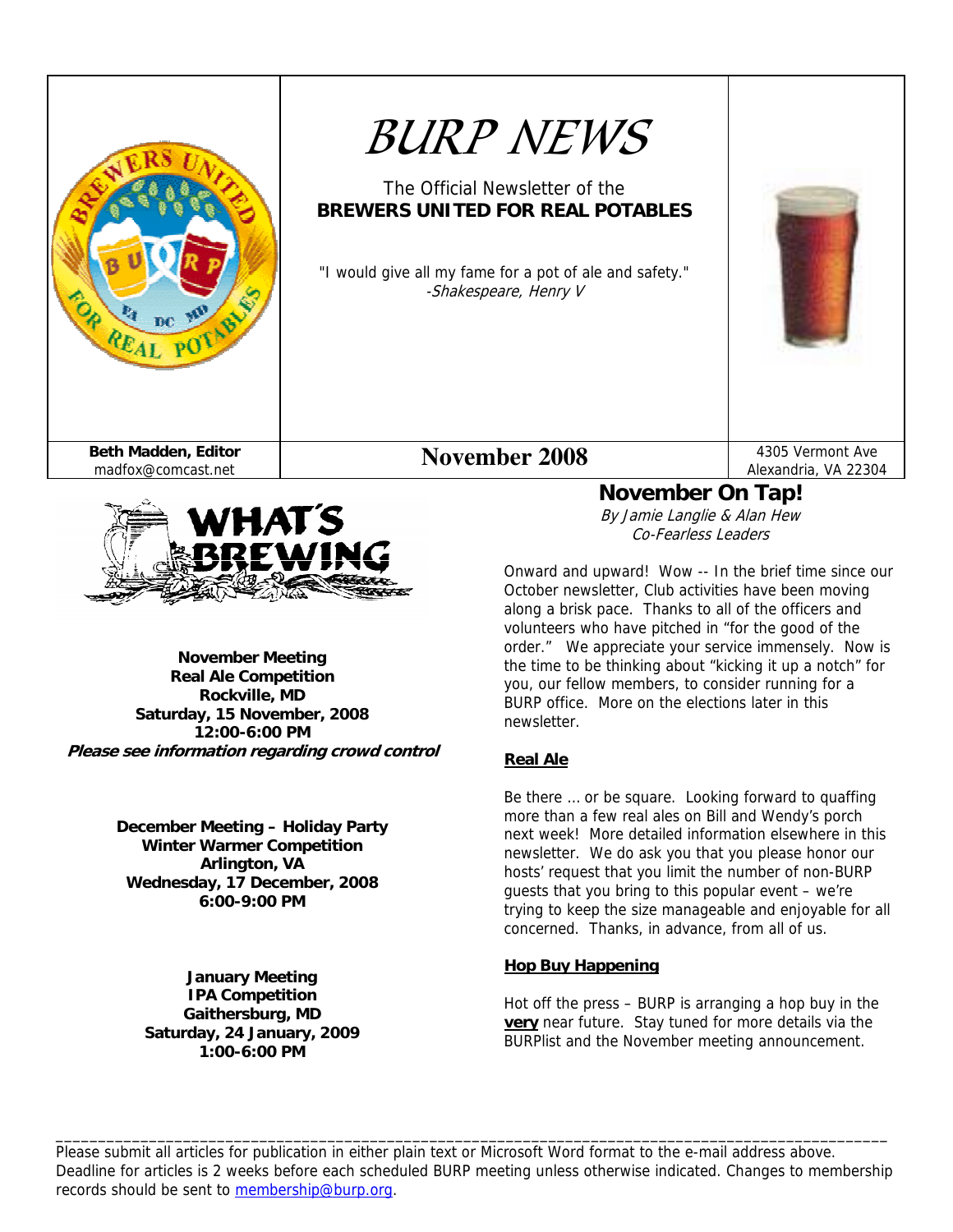#### **October Meeting and Mead Mania**

Thanks to **Jay and Gretchen Nogle** for hosting the October meeting! They have an awesome space for group gatherings, and we're hoping that they'll consider inviting BURP back again in 2009. Also, it was great that some of our colleagues from the Worthogs dropped by to share in the fun.

Our resident Mead Meisters **Yancy Bodenstein** and **Lyle Brown** did a marvelous session on mead making – if you weren't there, you missed something special. **John Syms** also contributed mead and commentary. This workshop was the kick-off for what we hope will be an on-going series of education activities, leading to more BURPers brewing mead and preparing for the new BJCP mead exam. It was especially fun to try all of the home-brewed meads and honey samples that the guys had arrayed for comparison tastings. The variation among the honeys was astounding! Yancy's imported Scottish heather variety was to die for. There was even a bottle of banana mead from a 1996 BURP mead session by Alan and **Bob Dawson**. We expect to have more detailed overview of the session in an up-coming newsletter. In the meantime, thanks again to **Yancy, Lyle, Tim Artz, Wendy Aaronson (and Jamie)** for pulling the workshop together.

#### **A.J. DeLange's Brewing Water Workshop**

You know that BURP has some pretty serious brewers when 22 of them commit to spending nearly 4 hours on a beautiful fall afternoon, completely immersed in the subject of "Brewing Water." Many thanks to **A.J. DeLange** for sharing his encyclopedic knowledge of the topic with our Club members! We doubt that students at such renowned brewing schools as Siebel and Weihenstephan could get a more thorough overview of the subject. It's also safe to conclude that almost everyone in attendance went home with a serious case of "brewery envy" after touring A.J.'s beautiful lab and equipment. A footnote of thanks to **Jane DeLange** for graciously hosting and providing snacks, as well as to **Bill and Christie Newman**, who came by to help pour samples and set out food. A highlight of the class was getting to do a side-by-side comparison of two ales Bill and A.J. brewed from the same recipe; one using wellwater and the other Burtonized-water. (Most participants preferred the untreated water version to the Burtonized.)

#### **New BURP Hats**

BURP's new hats made their debut at the October meeting to positive acclaim. Hats are available in two different styles and cost but \$13.50. We'll be selling them at the Real Ale Meeting– bring cash so you don't miss out on this great opportunity. (They'll also make super holiday gifts for hard-to-buy-for friends and relatives.)

#### **December Meeting**

If you haven't already, mark your calendars for the annual BURP holiday party to be held on Wednesday, December 17, in Arlington, VA. We'll be looking for volunteers to help with set-up and clean-up. Please let us know if you're willing to assist.

## **From the Ministry of Culture**

By Wendy Schmidt and Bruce Bennett Co-Ministers of Culture

The purpose of BURP monthly competitions is to further the art and science of homebrewing by providing thoughtful feedback to Club brewers and by developing a cadre of well-qualified, educated judges.

The October monthly competitions were reduced to one competition, the Smoked and Wood Aged Ales. First place with a Classic Rauchbier went to **Mel Thompson**; second place with a Wood Aged Burbon Imperial Stout went to **Mike McGuire**; and third place with a Wood Aged Wee Heavy went to **Bill Ridgely and Wendy Aaronson.** 

#### **Brewer of the Year (BoTY)**

**Mel Thompson** continues his overwhelming lead now with a total of 40 points, **Ed Bielaus** continues in second place with 21 points. Third place is currently held by **Jamie and Paul Langlie**, and **Mike McGuire** with 12 points each, followed closely by the **Aaronridge Brewery, Wendy and Bill**, at 11 points. The November (Real Ale) competition counts towards BoTY, so right now third place is too close to call and could come down to this month's competition.

#### **Upcoming Monthly Competitions**

The last competition in 2008, the December monthly competition, will be a popular vote contest for Winter Warmers and will not count toward BoTY. By tradition, the January 2009 competition was selected by last year's BoTY co-winners (**Mel Thompson and Ed Bielaus**) and will be IPA; this will count towards next year's (2009) BoTY competition.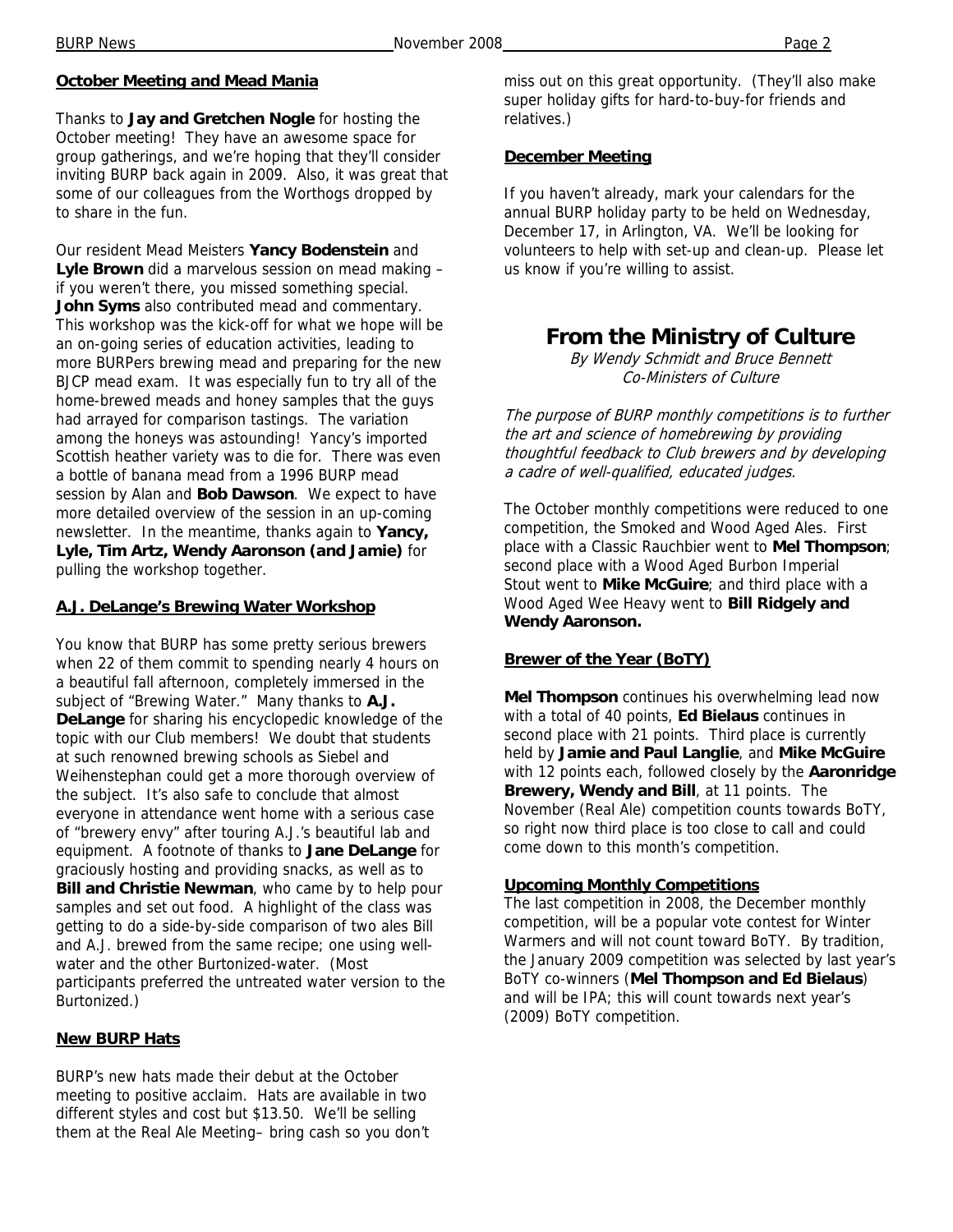## **BURP Real Ale Competition 2008**

By Tom Cannon Co-Minister of Enlightenment

Just a reminder that the November meeting will be in conjunction with BURP's 12th Real Ale Competition. Because of the massive number of beers we are expecting and the fact that all of the brewers would like them to be drunk (the beers, not the BURPers!), the meeting will start at 12:00 Noon. We will endeavor to have half of the kegs on from 12:00 until 2:30 and the other half from 2:45 to 5:00. The winning beers will be announced at 2:45, after the beers have been changed over.

For the competition, kegs are being accepted at Bill and Wendy's house beginning Sunday, 9 November. Please contact Bill if you are planning on dropping off a keg. Understanding that Rockville is a bit of a schlep for those of us that live in Virginia, I will be happy to transport kegs up for entries from Virginia on Tuesday evening, 11 November. Give me a call (703) 204-2256 or drop me an e-mail if you want me to take your keg up for you. **Andy Anderson** will be going up on Thursday evening and is also willing to take up kegs, but you have to drop off your keg(s) with Andy no later than Wednesday evening. You can contact him at (703) 549- 7224 or robert.w.anderson1@navy.mil. For all entries, please provide a gas-in fitting attached to each entry (unless you have a keg that can be vented without a fitting). If the fitting is attached, at the end of a piece of string, there's a much better chance that it won't disappear during the meeting. Also, please provide the style category for your beer(s) (acceptable style guidelines are on the BURP Real Ale Page http://burp.burp.org/Default.aspx?tabid=390), along with your estimated starting and finishing gravity and, if you have one, a clever name for your beer. All of these will be posted on the beer engine while your beer is being served at the Saturday meeting.

VERY IMPORTANT: The Real Ale Competition, on the Friday before the BURP meeting is a closed competition for judges and stewards only. If **Bill Ridgely** or I have not contacted you to either judge or steward, please don't show up Friday night. Don't worry, though. There will be plenty of Real Ale to drink at the meeting Saturday, and we'll make sure every entry is on for at least two and a half hours during the meeting.

Also, since we'll have plenty of Real Ale, November is a no beer meeting; that is, you don't need to bring any beer to the November meeting, unless, for some weird reason, you don't like British Style Ales!

After the meeting has started and we are confident the beer is pouring smoothly, **Andy Anderson** and I will be holding a Real Ale educational session. If you want to learn more about this distinctive style, including what is and what is not Cask Conditioned Real Ale, plan on being at the meeting at 12:00.

One final note - We are asking everyone attending this great BURP event to please respect our members' property, which are the beautiful beer engines out on Bill and Wendy's deck. Understand that these pumps are a significant investment for their owners, and, if their owners are anything like me, love them like they are one of our children. Everyone is encouraged to pull their own pints at the meeting, but please don't mess with any of the fittings, and if you think there is anything wrong with the engines, let Bill, Andy, or Tom know so we can straighten it out. We've already lost one beer engine (and a nice one) to this meeting because someone did not respect that person's property. We don't want to lose any more.

See you all at the Aaronridge Pub!

## **Real Ale Festival Crowd Control**

BURP's upcoming Real Ale Festival has become one of the club's premier events, and attendance has grown exponentially over the last couple of years. Last year's estimated crowd was over 150, quite a few of which were non-BURP members. The hosts would like to remind those attending that this is primarily a BURP event for BURP members. While bringing guests is not discouraged (and attendance by potential new members is greatly encouraged), the hosts would very much appreciate being contacted beforehand by all those who wish to bring guests to the event. They would also like to request that everyone attending wear a name tag this year and indicate on the tag whether they are a club member or a guest. Guests will be approached by club officers and encouraged to join the club. After all, a public Real Ale Festival such as the one held in Baltimore last month requires a fairly significant outlay of money (\$35-45 per person for the Baltimore event). A BURP membership costs only \$15 (\$20 for couples) and provides a full year of great activities outside of Real Ale (not to mention excellent educational opportunities). It's not too much to ask of those who are not already members.

Thank you all in advance for helping to keep this primarily a club event for enthusiastic real ale aficionados and not just an opportunity to consume mass quantities of free beer.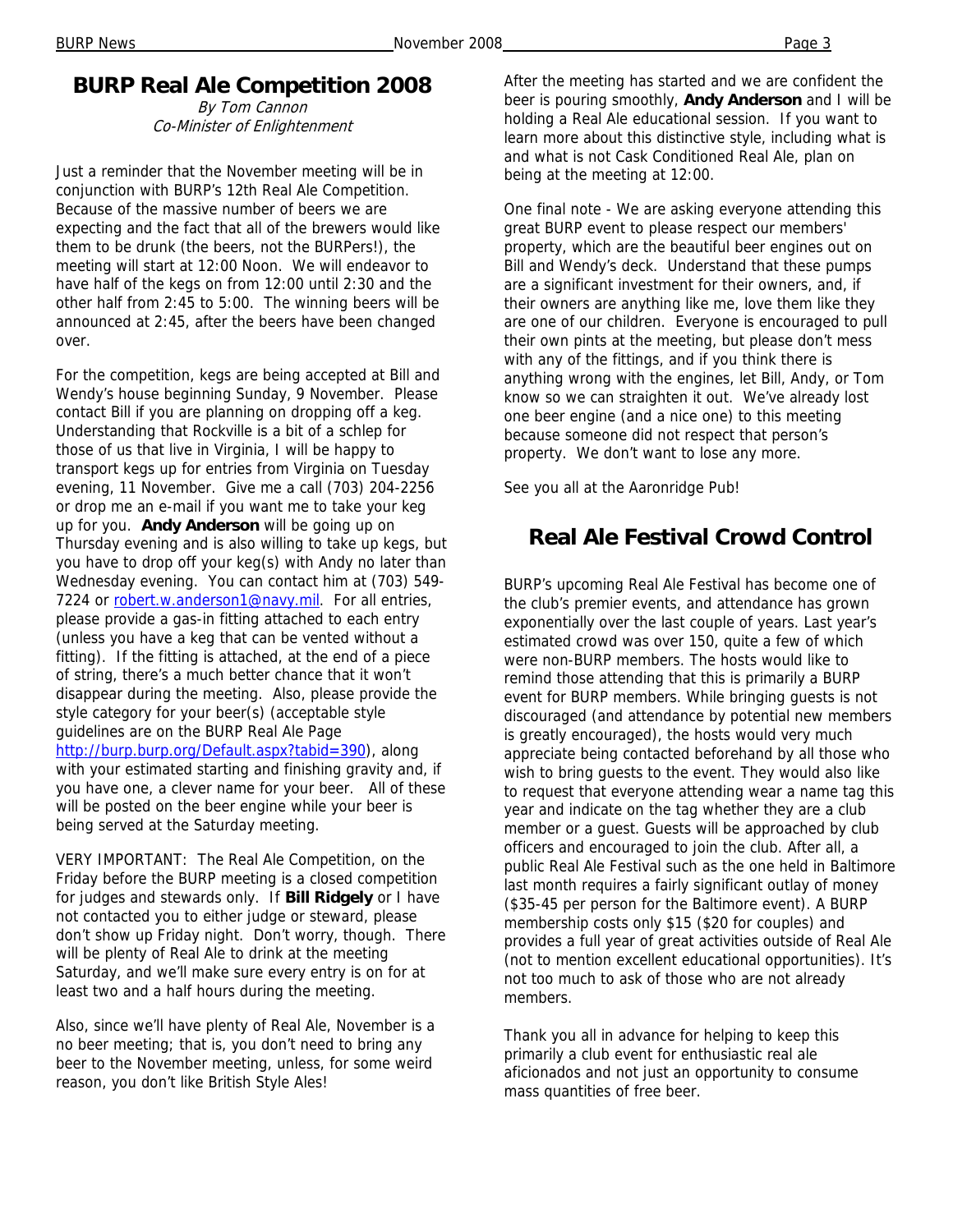## **The BURP Li-Beery Book Sale!**

By Bill Ridgely, Minister of History

Some time ago, I announced my intention to purge older and less useful materials from the BURP li-beery by holding a book sale open to all club members. Well, the sale is finally going to happen at the BURP Real Ale Festival this month. I can still use some additional books for the sale table, so if you have any beer-related books you no longer want or need, please bring them to the meeting. All proceeds of the sale will go to the club treasury.

Briefly, here is how I plan to conduct the sale. Tables will be located in our carport with books divided by paperback and hardback. If I have time and inclination, I may do some organizing by subject area, but I can't promise. It'll be easy enough to browse and pick what you want. I'll have a bucket or basket set up to deposit money for purchases (honor system - no one will be monitoring this sale). Cash or checks (payable to BURP) will be accepted. Prices will be:

- \* Paperback books \$0.50
- \* Hardback books \$2.00
- \* Magazines/Periodicals Free

There are some inscribed books in the collection I may add to the sale (mostly older editions signed by Michael Jackson). If I make these available, I'll mark them in some way and ask a bit more - \$3.00 - \$5.00 depending on condition and author.

Just to give you an idea of what will be for sale (and giveaway), here are some examples:

\* Out of print homebrewing books (mostly English origin) and older editions of homebrewing books in print (if we have the most recent editions already in the collection).

\* Older editions of beer travel books (such as the CAMRA "Good Beer Guides")

\* Older issues of Zymurgy (My intention is to keep the most recent two years plus all of the "special issues") \* Old issues of many other beer and brewing periodicals, such as Home Fermenters Digest (an early homebrewing magazine).

Please help the club and pick up a book or two at the meeting. Anything not sold will be given to charity (except periodicals, which will go to the recycle bin). After the sale, I'll update the li-beery page on the BURP website with a listing of all current materials.

I'll look forward to seeing you at the meeting. Cheers.

## **BURP Lapel Pins and Titanium Bottle Openers Available**

The club received an order of 200 beautiful BURP lapel pins, suitable for wear at all beer functions (and, they make great gifts for beer travelers). The pins are 1" in diameter, gold plated, and have a butterfly clutch on the back. Each comes in its own poly bag. Pins are being sold for \$3.00 each.

In addition to the lapel pins, the club is also selling BURP titanium bottle openers. The openers are the small "claw" style, designed for easy attachment to a key ring. We guarantee this opener will last a lifetime. The price of \$8.50 per opener is very reasonable considering the cost of titanium has skyrocketed over the last year.

Just bring cash or a check payable to BURP to the next BURP meeting for the pins and openers you would like to purchase.

## **BURP Election 2008 Call for Nominations November 15 - 30**

Our country just participated in one of the most rousing election seasons in recent memory, with thousands of candidates, volunteers and voters energized to go to bat for the greater good of our country. Whatever your party affiliation, it would be difficult not to be heartened by such an out-pouring of caring by citizens from across the political spectrum. Now, as your Fearless Leaders, we urge you to rouse yourselves from post-presidential campaign burnout and come forward to run for a BURP office. Active officers and other volunteers are crucial to the continued success of Club. Please step up to the plate and do your part to make a positive difference in the life of BURP.

#### **Nominations will open at the November Real Ale meeting on Saturday, November 15, and will close at 11:59 PM on Sunday, November 30.**

Voting will be on-line from Wednesday, December 3 through Tuesday, December 16. Members also will have the option of casting a vote using a paper ballot at the December meeting on Wednesday, December 17.

BURP offices are:

- Fearless Leader (President)
- Minister of Culture (Competition Organizer)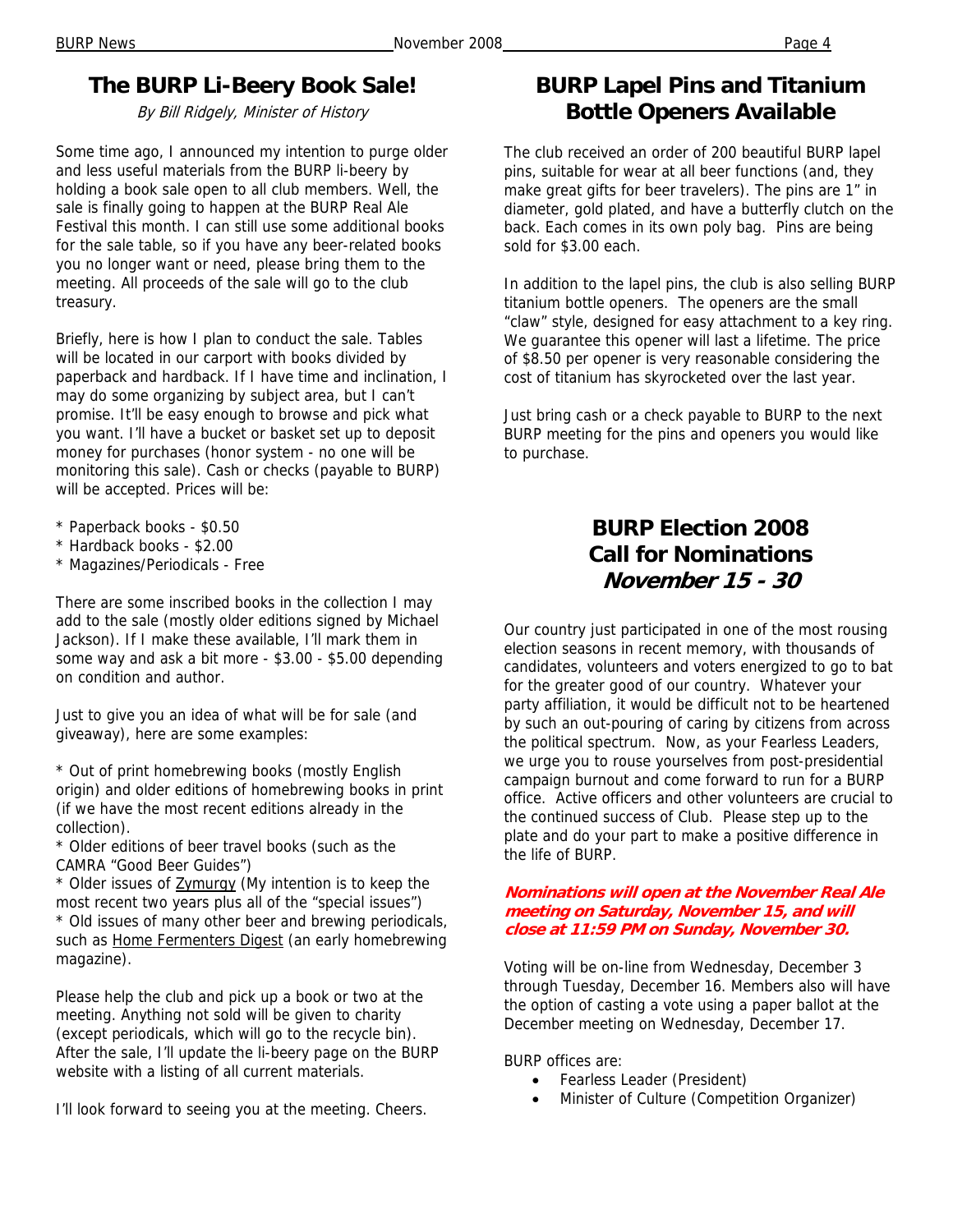- Minister of Education (Organizes Seminars, Classes, Workshops)
- Minster of History/Libeerian (Manages the Club Library and Historical Records)
- Minister of Finance (Treasurer)
- Minister of Truth (BURP Newsletter Editor)
- Minister of Propaganda (Membership)
- Minister of the Web (Manages Web Content)

Please contact Alan, Jamie, or any of the other officers, if you have questions regarding the day-to-day duties of these positions.

The BURP Officer position descriptions are as follows:

#### **Fearless Leader** (President)

*Duties:* Coordinates BURP activities with other officers. Makes announcements at meetings. Represents BURP to the public. (Which means that you can send articles to your relatives, who will do almost anything to avoid telling their neighbors what you do for fun). Initiates and coordinates major BURP activities (conferences, festival participation, etc).

#### *Minister of Culture* (Competitions)

**Duties**: Runs monthly club competitions and writes articles about styles for the BURP News. Orders awards for contests. Recruits the competition organizer for the Spirit of Free Beer or does it himself/herself. May organize trouble-shooting corner at meetings.

#### **Minister of Enlightenment** (Education)

**Duties**: Organizes educational sessions about brewing techniques or particular styles. Sets up yearly preparation courses for the BJCP exams. Holds premeeting commercial beer tastings to assist club members in honing style recognition skills.

#### **Minister of History** (Libeerian/Historian)

**Duties**: Maintains the BURP Libeery, a great resource, which is underutilized. Sends the BURP goon squad after people who have not returned Libeery material. Writes interesting articles based on libeery resources for BURP newsletter. Maintains the club archives and serves as de facto club historian.

#### **Minister of Finance** (Treasurer)

**Duties**: Knows where the money comes from and where it goes. Maintains the BURP bank account. Participates heavily in financial forecasting issues, such as "can we afford to front the money for club memorabilia". Makes reimbursements when presented with appropriate receipts.

#### **Minister of Propaganda** (Membership)

**Duties**: Serves as BURP'S point of contact with folks who are interested in joining. Maintains the club membership database and electronic newsletter notification e-mail list. Prints the membership cards. Sends out renewal notices.

#### **Minister of Truth** (Newsletter)

**Duties**: Edits the BURP News and gets it to you in time for you to know when and where the next meeting is. Solicits articles and people to be meeting reporters. Serves as BURP's Secretary for its official functions.

#### **Minister of the Web** (Web Page)

**Duties**: Administers burp.org. Maintains the web site. Creates new pages for upcoming BURP events and updates the web pages. Keeps the BURP Calendar current. Custodian for BurpList and BURP's administrative internet mailing lists. Maintains the @burp.org email aliases.



**Trivial Beer-Suits**  By Charlie Pavitt

Is it really illegal to disseminate information about homebrewing in Germany? That's the claim in the first chapter of Clive La Pensee's The Historical Companion to House-Brewing, one of several books I have borrowed from **Bill Ridgely** in order to gain knowledge and wisdom on matters relevant to this column. In other words, you can't buy a book about homebrewing in the world capital of lager. I found this interesting, but couldn't find any verification on the Web. I did find the German Beer Purity and Tax Laws at

http://members.aol.com/carlaac1/private/victor/viti4.ht ml and learned, incidentally, that the purity law is specifically for lagers, whereas grains other than barley and additional sugars are okay for ales (I have long suspected some wording along those lines given the various wheat beers), and that the purity law is specifically stated as irrelevant to homebrewing.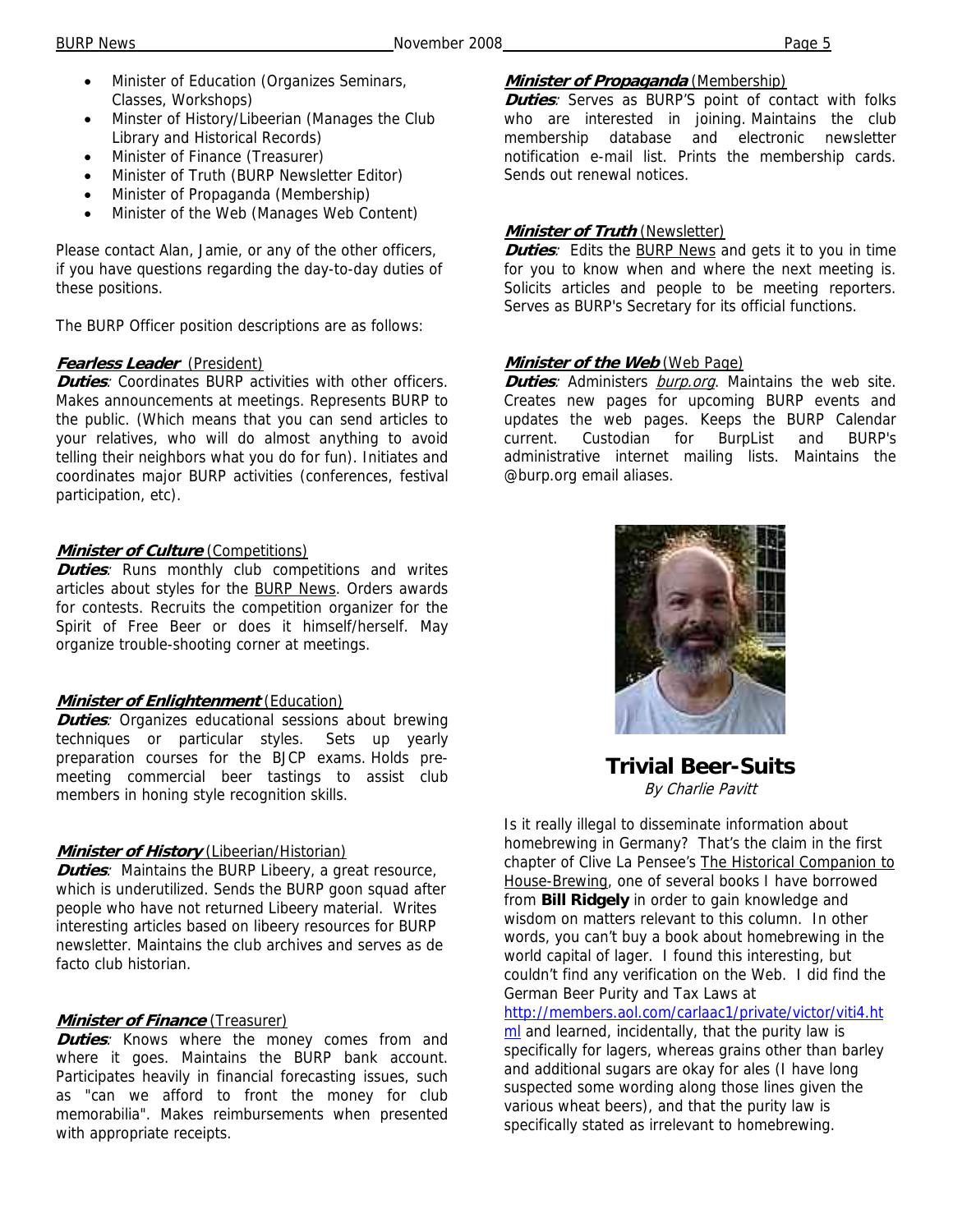But this is one of several instances of what the author paints as attempts to suppress homebrewing as commercial brewing grew through the ages. For example, a William Cobbet is credited as arguing in 1834 for the repeal of the British malt tax that is said to have taken nine million pounds from working class folks who wanted to brew their own and given four million of it to the maltsters. This led me to some very neat material through googleing "British malt tax." According to the History Channel's on-line encyclopedia, it was first imposed in 1697. Google Books has uploaded material from British Farmer's Magazine reporting on a "Meeting at Hayward's Heath, Sussex, in favour of a repeal of the malt-tax" in which a hundred tenant farmers met sometime during 1847 to discuss the resolution "that the tax upon malt is impolitic, unjust, and oppressive, in as much as it is a peculiar burden imposed upon the labouring classes, depriving them of the means to obtain sufficient necessities, restricting the cultivation of the soil, and the employment of labourers." The meeting chair, a Mr. Ellman, talked at great length about the issue, the gist of which was that the tax had been imposed to raise funds during war, and, with the war long over, it had outlived its purpose. He was followed by the proposal of two additional resolutions on the matter, the third demanding a repeal. All attending voted unanimously in favor of these resolutions, after which "the parties separated." That was certainly not the end of it, because I found an essay called "why the malt tax should be repealed"; I could not find a date on it, but relevant data included in the essay implies a mid-1860s authorship. The History Channel site concludes that the malt tax was replaced by a tax on drinking beer (??? – what if it's your own homebrew?) in 1880.

Another example La Pensee presents is a book by a Johann Gottfried Hahn, originally published in 1804 and entitled House-Brewing, complete with a description of a Brewing Machine in which Hahn rails against the discouragement of home brewing given that commercial beers were not only of poor quality but included the addition of "poisons and narcotics" to provide the appearance of drunkenness "without having to make relatively expensive alcohol," along with the bribery and complacency of law officers. Homebrewing is portrayed as producing a far more wholesome product. Incidentally, La Pensee has a drawing of the "Brewing Machine" in the title, which is an ingenious device for mashing. I couldn't find out much about the author, but it appears that the book was reprinted for its 200<sup>th</sup> anniversary in 2004 and is available at on-line bookstores.

## **BURP 10 and 20 Years Ago**

Compiled By Bill Ridgely

#### **20 Years Ago, Nov 1988**

November's BURP meeting, held at the Oxon Hill Jaycee Center in Ft Washington, MD, was the second gathering of 1988 to feature commercial beers. The theme of this "Winter Solstice Commercial Tasting" was dark beers (befitting the reduced daylight hours of the season), although the color range of beers presented actually fell anywhere from amber to dark. BURP's primary commercial beer purveyor, **Mark Weiner** of Berose Liquors in the District, provided the majority of the potables, although there were a few commercial examples brought by other club members. While Mark could not make it to the meeting, he sent one of his beer experts, **Randy Mandel**, to represent him. The meeting report, contributed by **Helen Popenoe** (writing under the pen name Rhoda Roach), provided an extensive list of the beers tasted. As with the club's Summer Solstice tasting held in June, the mix included several beers that are no longer available (ex, Kenosha Dark, Albany Amber) as well as a fair number of craft brands that have survived to the current day (such as Sierra Nevada Celebration Ale). Several homebrews also graced the meeting. One in particular mentioned as a standout was **Dan Allers'** Licorice Raspberry Stout. The crowd was small at the beginning. As has been noted in past columns, depending on weather and beltway traffic, it was often difficult for club members to get to Ft Washington for a 7:00 start time on a week night (rental of the hall on a weekend was well out of the club's budget). As **John Gardiner** noted in his annual review of club activities, this meeting was a perfect example. At 7:00, perhaps 15 people had arrived, and only a couple of bags of potato chips graced the food table. By 8:00, however, the crowd had quadrupled, and the food table was laden with goodies. At least there was no ice storm on this night, as there was for one BURP holiday banquet held at this venue, when fewer than 25 people made it to the event.

The contents of the combined Oct-Nov 1988 BURP News were fully covered in last month's column. However, one brief note of historical interest - the editor had just converted to Word Perfect as the software for creating the newsletter, and two versions of the Oct-Nov newsletter were actually created - one in column format and one in the format used up to that time without columns. The version mailed out to members had no columns, but the Oct-Nov issue was still the first in which the column format was attempted. Columns were used exclusively in the Dec 1988 issue, and subsequent editors never returned to the earlier formatting.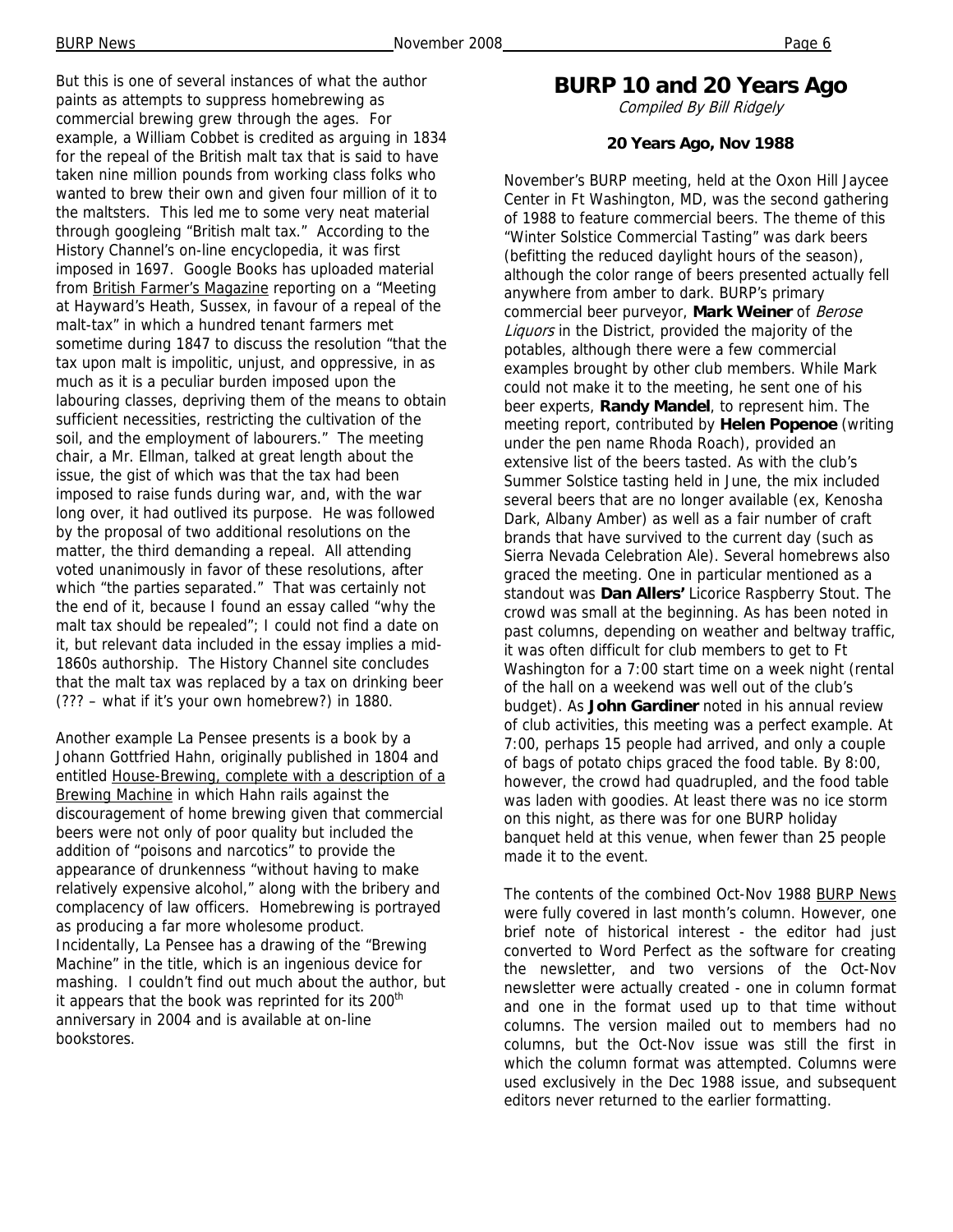#### **10 Years Ago, Nov 1998**

BURP's 2nd Real Ale Competition and Festival was held in Nov 1998 at the **Aaronridge** residence in Rockville. The club's "engineer extraordinaire" **Bob Dawson** built and installed special racks on the back deck to hold the donated beer engines. The format begun a year earlier at **Andy Anderson's** house was again followed, with closed judging of the beers on Friday night and the festival, open to all club members, on Saturday. Club members were given the enviable task of finishing the beer in all of the competition kegs. By happenstance this year, the Brickskeller's monthly beer tasting led by **Bob Tupper** was held the week before and featured English Cask Ale, so those BURPers who attended Bob's tasting were given a great opportunity to sample some genuine English examples flown in just for the occasion. There was no meeting report on BURP's event published in the newsletter, but luckily, a nice set of annotated photos was posted to the BURP website at

http://burp.org/meetings/199811.htm. I'll use these to provide a brief review and include my own reminiscences. There were a total of 29 beers in the competition. Judging was done by 12 people, including professional brewer (from Old Dominion) **John Mallett**. The BOS judges were **Tim Artz**, **Jim Busch**, **John Mallett**, and **Bill Newman**. At the end of the evening, winners were announced (although awards were not given out until the following day) - 1st place and Champion Real Ale, **Keith Chamberlin** (ESB); 2nd place, **Bob Dawson** (Brown Porter), and 3rd place **Steve Marler** (Strong Ale). Following the announcements, a nice photo of all participants was taken by **Ken Graham** on the back deck. **Colleen Cannon** is particularly fetching stretched out in the front row of the group.

At the Festival the following day, a large and lively crowd enjoyed pulling their own pints through the beer engines loaned by BURP members, and the food tables were piled high with good eats. The weather was cool but not frigid. Your humble compiler's primary recollection of the day, however (borne out from the photos), is negligence in not raking the leaves in the backyard prior to the event. By the end of the day, the inside of the house was literally carpeted with dead leaves. Luckily, overnight guest **Al Lowry** graciously swept up the leaves while the hosts relaxed outside in the hot tub. They remain forever grateful to Al for his hard work that night on their behalf. And at subsequent real ale events, the back yard has been thoroughly cleaned of leaves prior to the arrival of the masses.

As mentioned in last month's column, there was no BURP News published in Nov 1998, so there are no contents to report. However, I did recently rediscover a copy of the Dec 1998 issue, and I'll cover that one in next month's column.

### **Mem-beer-sip Update**

By Christine Johnbrier, Ministrix of Propaganda

Please keep your contact information up-to-date…most importantly, your email address. If you are not receiving an electronic notification each month with the newsletter link, that means I don't have your current email address! Send your contact information to membership@burp.org and I'll see that your info is updated.

CURRENT MEM-BEER-SIP STATS:

TOTAL MEMBERSHIPS: 278 FAMILY: 83 (x2) 166 INDIVIDUAL: 88 HONORARY: 24

## **Hop Notes from the Li-Beery**

By Bill Ridgely, Minister of History

As noted elsewhere in the newsletter, the long awaited BURP book sale will take place at the Nov meeting. In this column, I'd like to bring you up to date on new acquisitions as well as other news on where I hope to take the li-beery in the near future.

Once the book sale is over, I'll update the website to include all materials that will remain in the collection. In addition to books, the li-beery currently receives a free subscription to **Zymurgy**, and I have asked the officers to approve the purchase of an annual subscription to Brew Your Own, the other periodical that I consider invaluable to homebrewers. While I certainly encourage all BURPers to join the AHA, for those of you who are not inclined or able to join, I will provide the link for the table of contents of each current issue of Zymurgy (http://www.beertown.org/homebrewing/zymurgy\_mag azine/current\_issue.html) as well as the table of contents of the current issue of Brew Your Own (http://byo.com/). If you see an article of interest, simply contact me at ridgely@burp.org (or call 301-762-6523), and I'll make a copy of your requested article and bring it to the next BURP meeting. Also, note that both the Zymurgy and BYO websites have fairly sophisticated search engines, so you can find info from past issues. I'll also be happy to make copies from older issues since I intend to keep at least 2 years of both publications (and all of the past special issues of **Zymurgy**). In addition to these periodicals, the club owns a number of issues of the now defunct Brewing Techniques magazine. These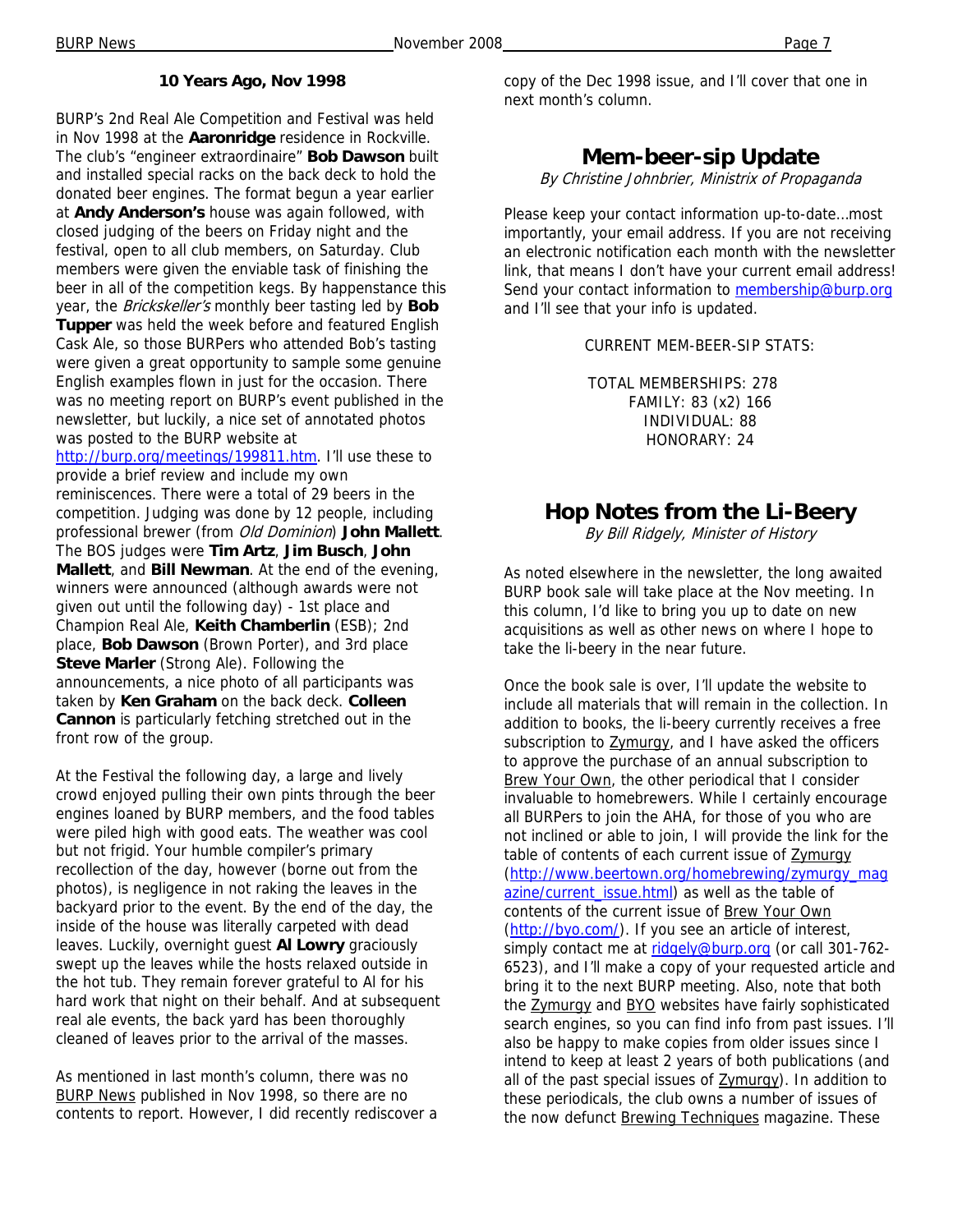still contain a lot of great brewing info. While the full text of some articles is available for free on the Brewing Techniques archival site

(http://www.brewingtechniques.com/), not all articles are available. If you see an article on the site that looks interesting, but the full text is not provided online, just contact me. We may have that issue in our collection, and I'll make a copy for you.

New Items in the Li-Beery:

These books are currently on order and will be available in the library shortly:

CAMRA Good Beer Guide 2009 CAMRA Good Beer Guide to Germany CAMRA Good Beer Guide to Prague and the Czech Republic Great Beers of Belgium, 6th Ed (Michael Jackson) -

Possibly the last edition of this book as it was just being completed at the time of Jackson's passing

I have several more books I plan to request budgetary approval for and will have an update in my next column.

Remember, you can check out the BURP li-beery listing at any time at

http://burp.burp.org/Default.aspx?tabid=414. If you would like a book loaned to you, just let me know, and it will be delivered to you at the next BURP meeting. And, as always, if there is a book that you feel should be added to the collection, please contact me at the address above.

If you are planning to brew a specific beer style and need some guidance, I may be able to help you with an appropriate publication. Just contact me at the e-mail address or phone number above.

And thanks, as always, for your support.

Cheers, Bill

## **Editor's Corner**

By Beth Madden, Minister of Truth

Thanks to the BURP membership for their contributions to this newsletter. As always, I invite anyone interested in submitting anything from a feature or general interest articles to travelogues, recipes, etc. to do so. Please send to madfox@comcast.net.

Cheers – T.I.W.

## **BURP Doxology**

Praise BURP from whom beer blessings flow, Praise BURP ye brewers here below, Praise BURP above ye heavenly hosts, Praise barley, hops and yeast the most Aaaaaaaaaaa, Drink! (Al Lowry, 1994)

## **BURP 2008 OFFICERS**

| <b>Office</b>          | <b>Officer</b>       | Phone/E-mail              |
|------------------------|----------------------|---------------------------|
| <b>Co-Fearless</b>     | Jamie Langlie        | (301) 933-3081            |
| Leaders                | Alan Hew             | jamie@langlie.com         |
|                        |                      | alanhew@qmail.com         |
| <b>Co-Ministers of</b> | Wendy Aaronson       | $(301)$ 762-6523          |
| Enlightenment          | Tom Cannon           | aaronson@burp.org         |
|                        |                      | (703) 204-2256            |
|                        |                      | cannon@burp.org           |
| <b>Co-Ministers of</b> | <b>Wendy Schmidt</b> | 703-866-0752              |
| Culture                | and Bruce Bennett    | waschmidt@cox.net         |
|                        |                      | 703 594-3344              |
|                        |                      | brucetbennett@verizon.net |
| <b>Minister of</b>     | <b>Beth Madden</b>   | (703) 751-2380            |
| Truth                  |                      | madfox@comcast.net        |
| Minister of            | Christine Johnbrier  | (571) 274-6217            |
| Propaganda             |                      | cibrier@garvin.us         |
| <b>Minister of</b>     | Larry Koch           | (301) 587-5293            |
| <b>Prosperity</b>      |                      | tlklrk@verizon.net        |
| <b>Ministers of</b>    | Paul & Stein         | (301) 933-3081            |
| the Web                | Langlie              | paul@langlie.com          |
|                        |                      | support@webarbor.com      |
| Minister of            | <b>Bill Ridgely</b>  | (301) 762-6523            |
| <b>History</b>         |                      | aaronridge@comcast.net    |
|                        |                      |                           |